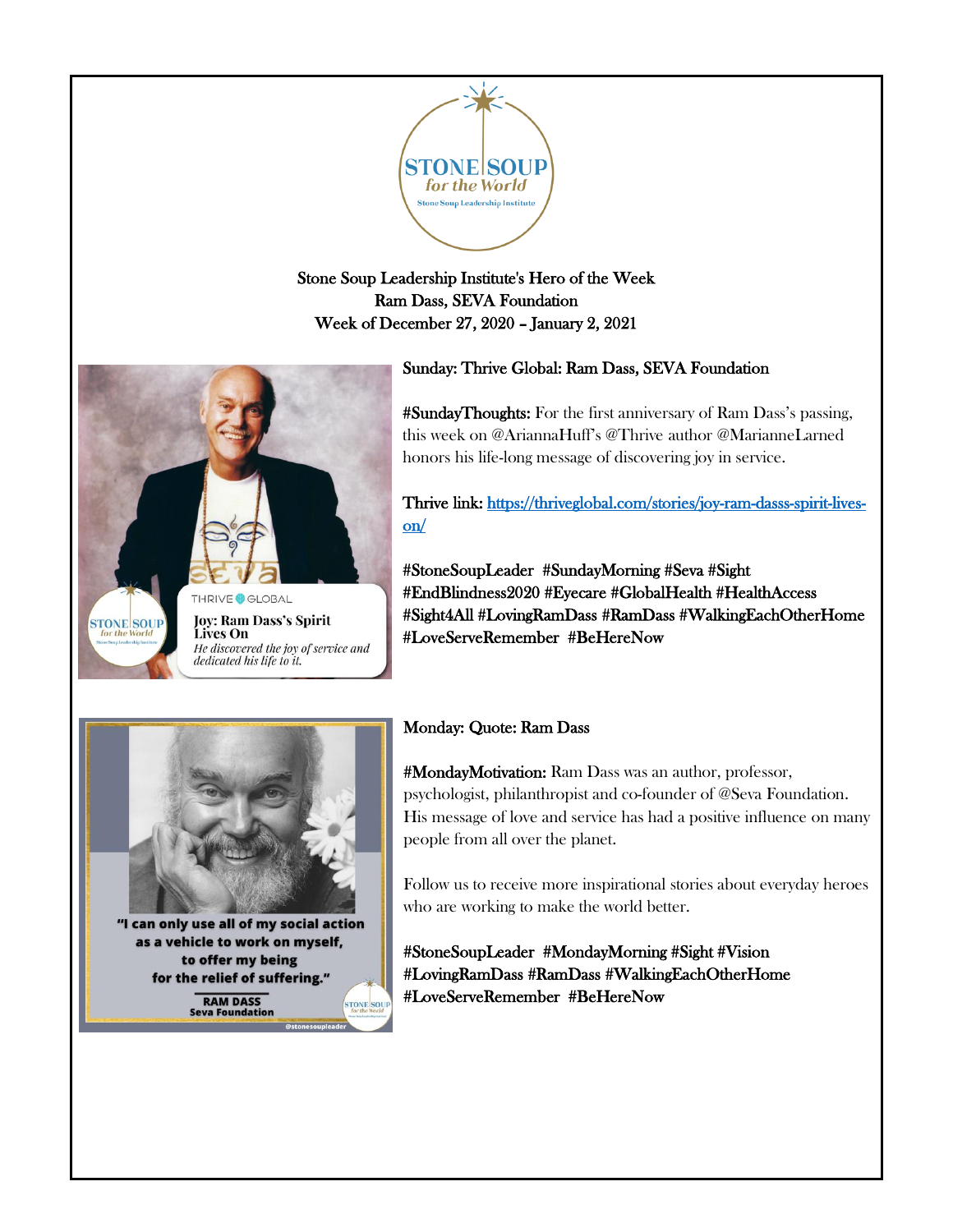

Tuesday: Hero Report: Ram Dass with Bob Weir, Grateful Dead A cofounder of @Seva Foundation, @Ram Dass with the @Grateful Dead's @Bob Weir and others. He exemplified and given voice to "selfess service." Ram Dass's spirit has been a guiding light for three generations, carrying along millions on the journey, helping to free them from their bonds as he works through his own.

#StoneSoupLeader #Seva #Sight #Vision #Eyecare #GlobalHealth #HealthAccess #Sight4All #RamDass #LovingRamDass #WalkingEachOtherHome #LoveServeRemember #BeHereNow



### Wednesday: Call to Action: Honor Roll: Seva Foundation

Seva works to transform lives by restoring sight in communities lacking adequate eye care. It has partners in over 20 countries that increase the capacity of local hospitals and develop sustainable eye care programs. Since 1978, Seva has provided eye care services to more than 44 million people in underserved communities around the world. Visit [www.seva.org](http://www.seva.org/) for more information.

#StoneSoupLeader #Seva #Sight #Vision #Eyecare #GlobalHealth #HealthAccess #Sight4All #LovingRamDass #WalkingEachOtherHome #LoveServeRemember #BeHereNow



#### Thursday: Throwback: Institute's Largest Book signing

**#ThrowbackThursday:** Ram Dass was one of the 100 people featured in the book, Stone Soup for the World: Life-Changing Stories of Everyday Heroes. For the book launch in April 1998, Ram Dass joined in The Institute's World's Largest Book Signing at the independent bookstore, Book Passages in Corte Madera, CA where people signed books and volunteers for their organizations. @Book Passage

#StoneSoupLeader #RamDass #LovingRamDass #WalkingEachOtherHome #LoveServeRemember #BeHereNow #IndependentBookstores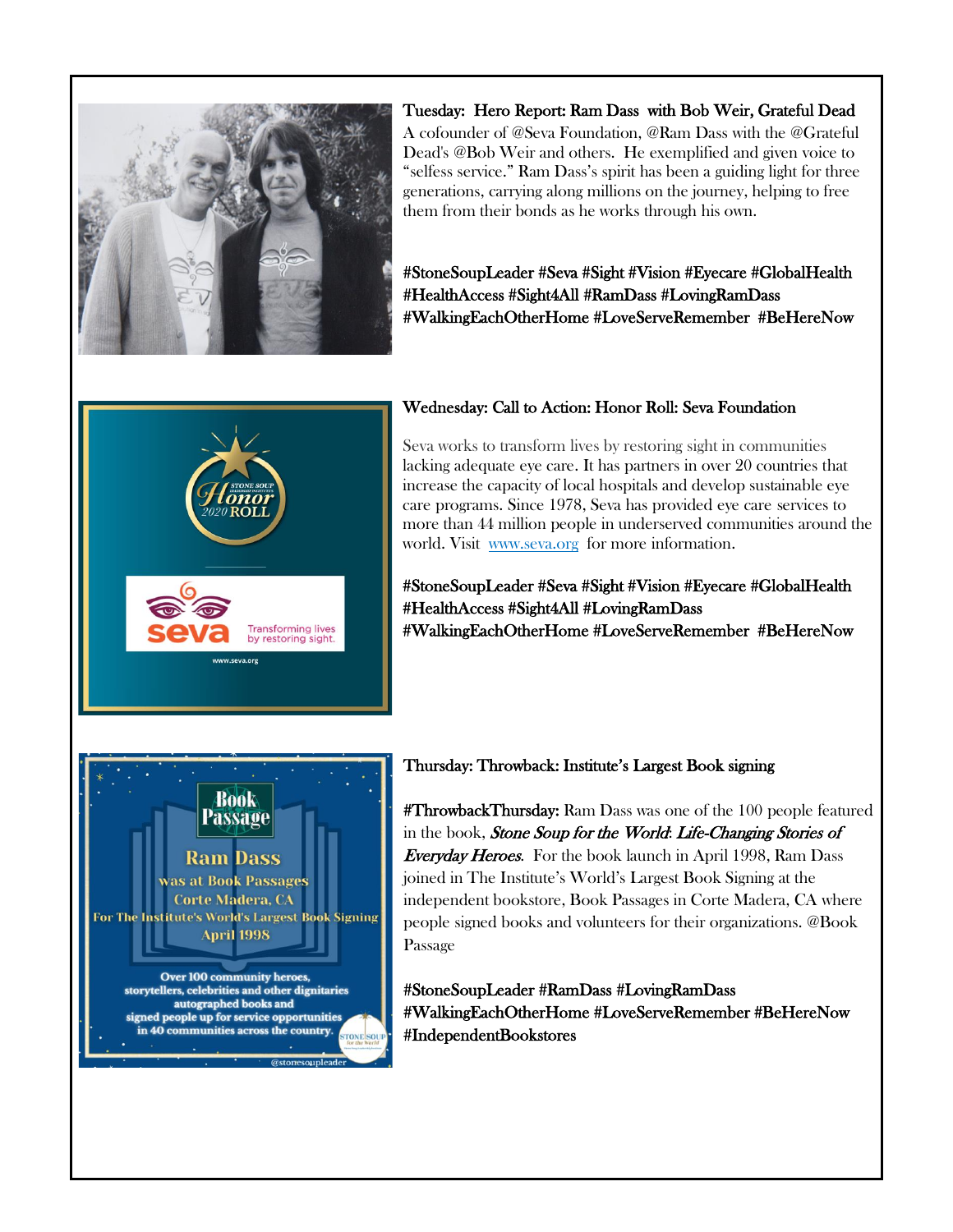

## Friday: Happy New Year!

For the New Year the Stone Soup Leadership Institute renews its commitment to young people's voice and young heroes on the frontlines of climate change.

#StoneSoupLeader #YouthStories #YoungVoices #YouthPower #HappyNewYear #NewYearResolution



**Helping Others to See** From the Seva Foundation, Ram Dass deepened<br>his understanding—one need not forgo doing for<br>being, or being for doing. It is a great teaching.

### Saturday: Thrive Global: Ram Dass, SEVA Foundation

#SaturdayReads: This week, on @AriannaHuff's @Thrive we honor @BabaRamDass in the book, Stone Soup for the World: Life-Changing Stories of Everyday Heroes. Read as he tells the inspirational story of Dr. V, who founded the Aravind Eye Hospitals in India to eliminate blindness with compassionate, affordable, and quality care to all. On December 14, 2020, the Aravind Eye Hospitals was bestowed with the prestigious Greenberg Prize to End Blindness.

#StoneSoupLeader #SundayMorning #Seva #Sight #EndBlindness2020 #Eyecare #GlobalHealth #HealthAccess #Sight4All #LovingRamDass #RamDass #WalkingEachOtherHome #LoveServeRemember #BeHereNow #GreenbergPrize